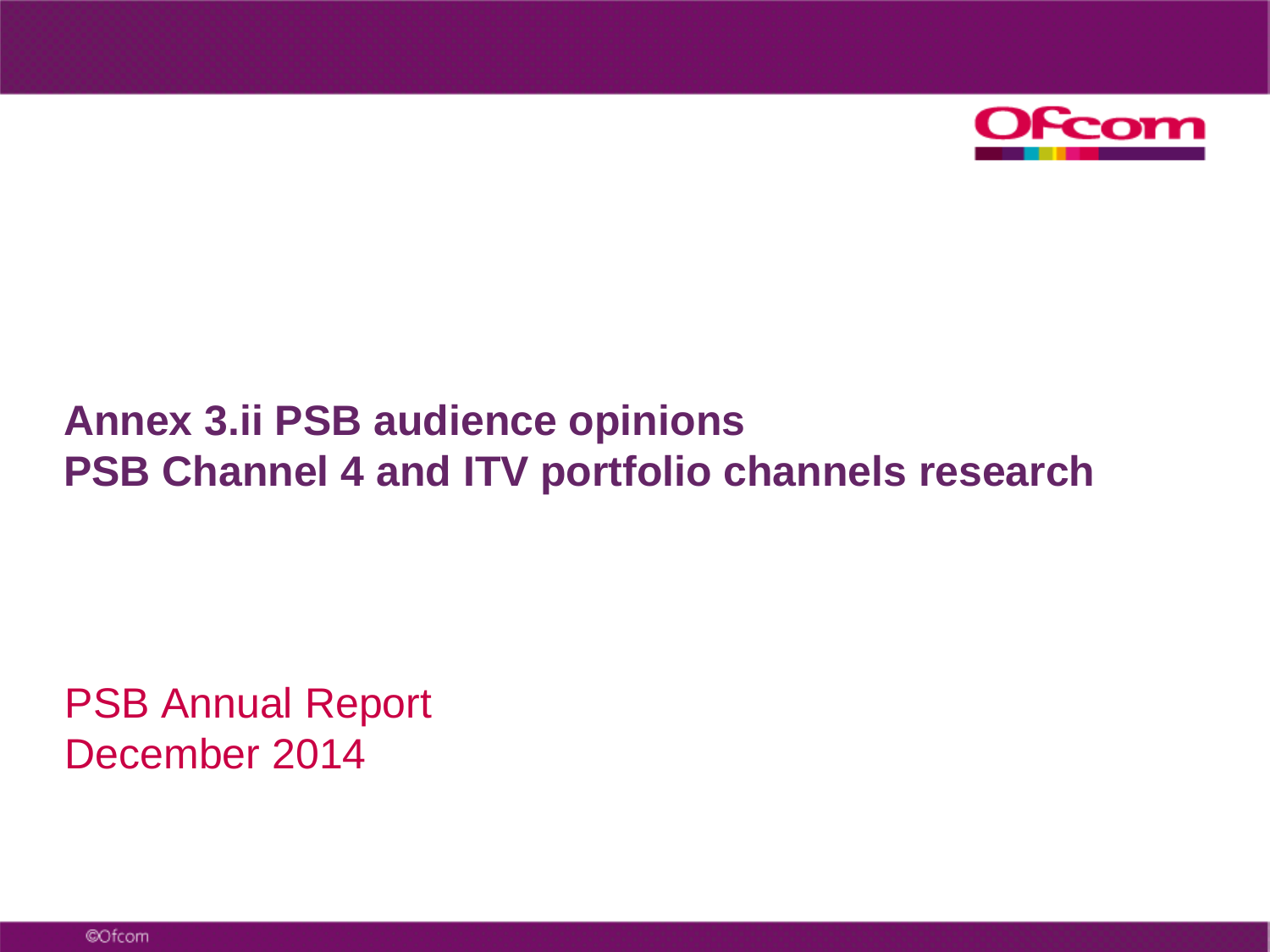



Overview: 'Big, glossy, ambitious and appeal to the 16-34 core audience including shows in which young people see themselves and their lives reflected'. Includes mixed-genres from factual entertainment and constructed reality, through to panel shows.

Example programmes: US imports (*The Big Bang Theory, 2 Broke Girls, 90210*); UK content (*Hollyoaks, Misfits, Made in Chelsea, My Mad Fat Diary*)



Overview: Now focused more on popular factual and feature: 'life enhancing content, helping viewers to get the most out of their everyday lives'. Programming which offers insight and inspiration to the way they live, including homes, property, food, health and fashion, will form the main stay with some drama series. Example programmes: US imports (*Nashville, The Good Wife, The Taste USA*); UK content (*Kirstie Allsop's Home Style, Heston's Italian Revolutionaries*)



Overview: Film4 did not originally focus on broadcasting blockbusters, but nowadays broadcasts many mainstream Hollywood films. The channel frequently has themed nights or seasons in which a number of films centred around one genre, director or actor are shown. As Channel 4 also owns a film production company, Film4 Productions, it shows many of its in-house productions. Occasional non-film (but film-related) programmes are also shown.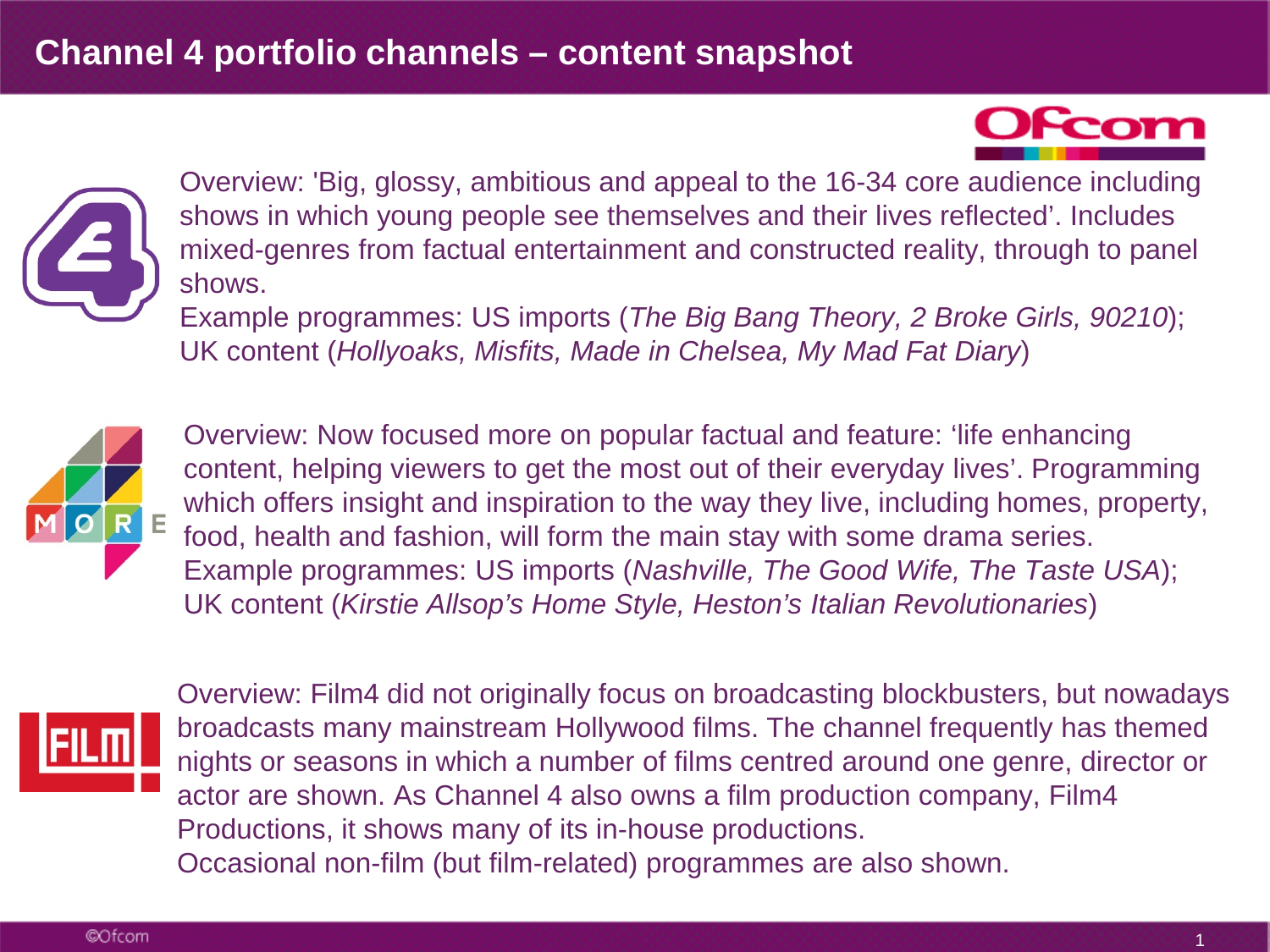

Overview: 'Showing programmes that have a playful twist, new films, celeb gossip, great comedy and drama to escape into'.

Example programmes: UK content (Celebrity Juice, The Only Way Is Essex, Peter **is the content of the Content of Times** *Andre: My Life, Britain's Got More Talent, Plebs* ); US imports (*The Jeremy Kyle Show (US), Millionaire Matchmaker*);



Overview: Character-driven narrative and classic drama; chance to see key ITV titles again. Example programmes: UK content (*Foyle's War, Lewis, Midsomer Murders, Endeavour, Downton Abbey* and *Doc Martin*)



Overview: sport and cult classics Example programmes: Sport (*UEFA Europa League football, French Open Tennis* and *Tour de France*); Drama (*Cheers, Magnum PI*)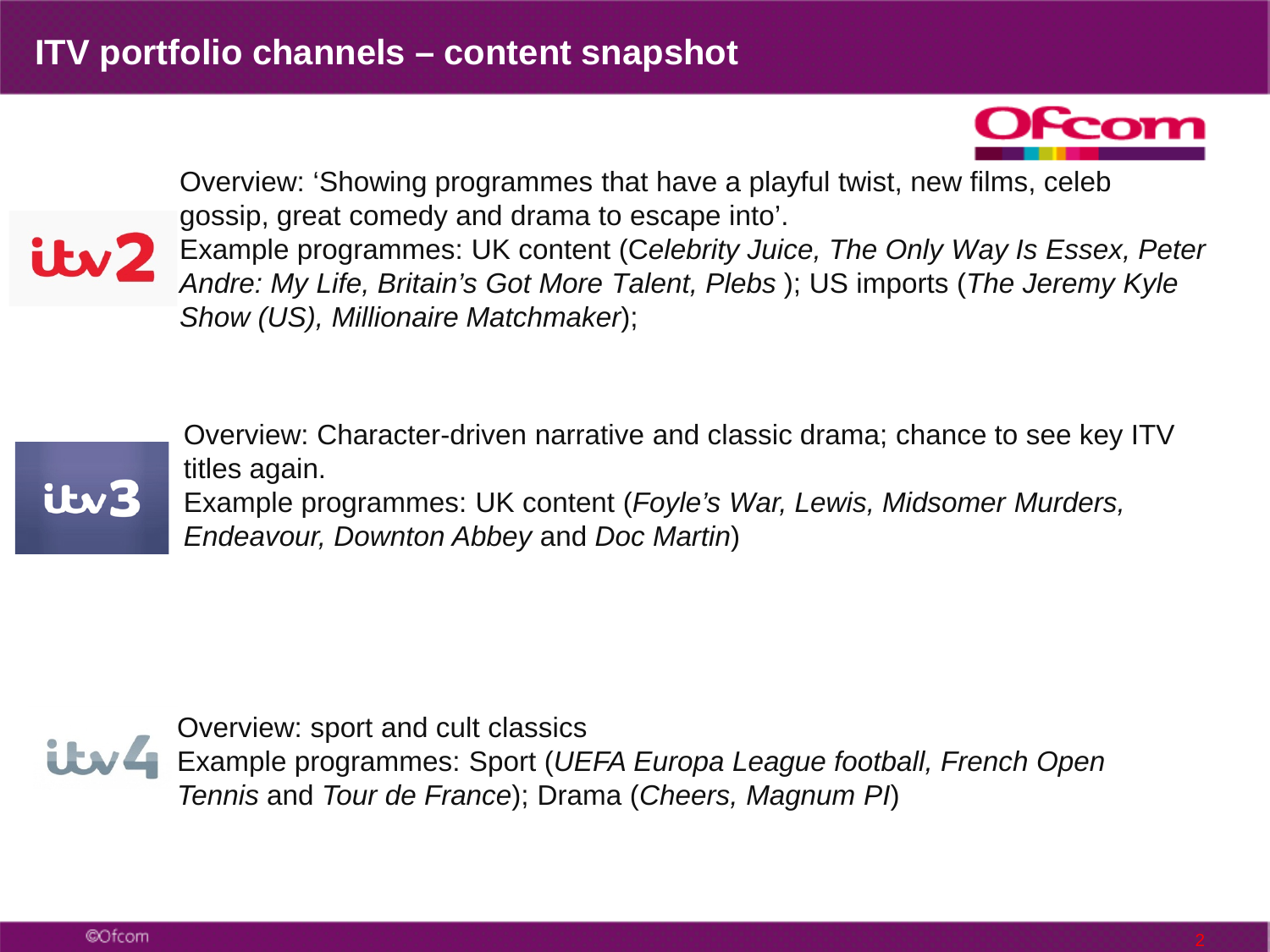### **Reasons for watching – Channel 4 portfolio channels**





**progs I can't see on other channels**



**62%**

**E4 More 4 Film 4**



Q22b:*Which of the following are reasons you watch these channels (Choose max 3).* Base: All regular viewers (E4 387; More 4 229; Film 4 329)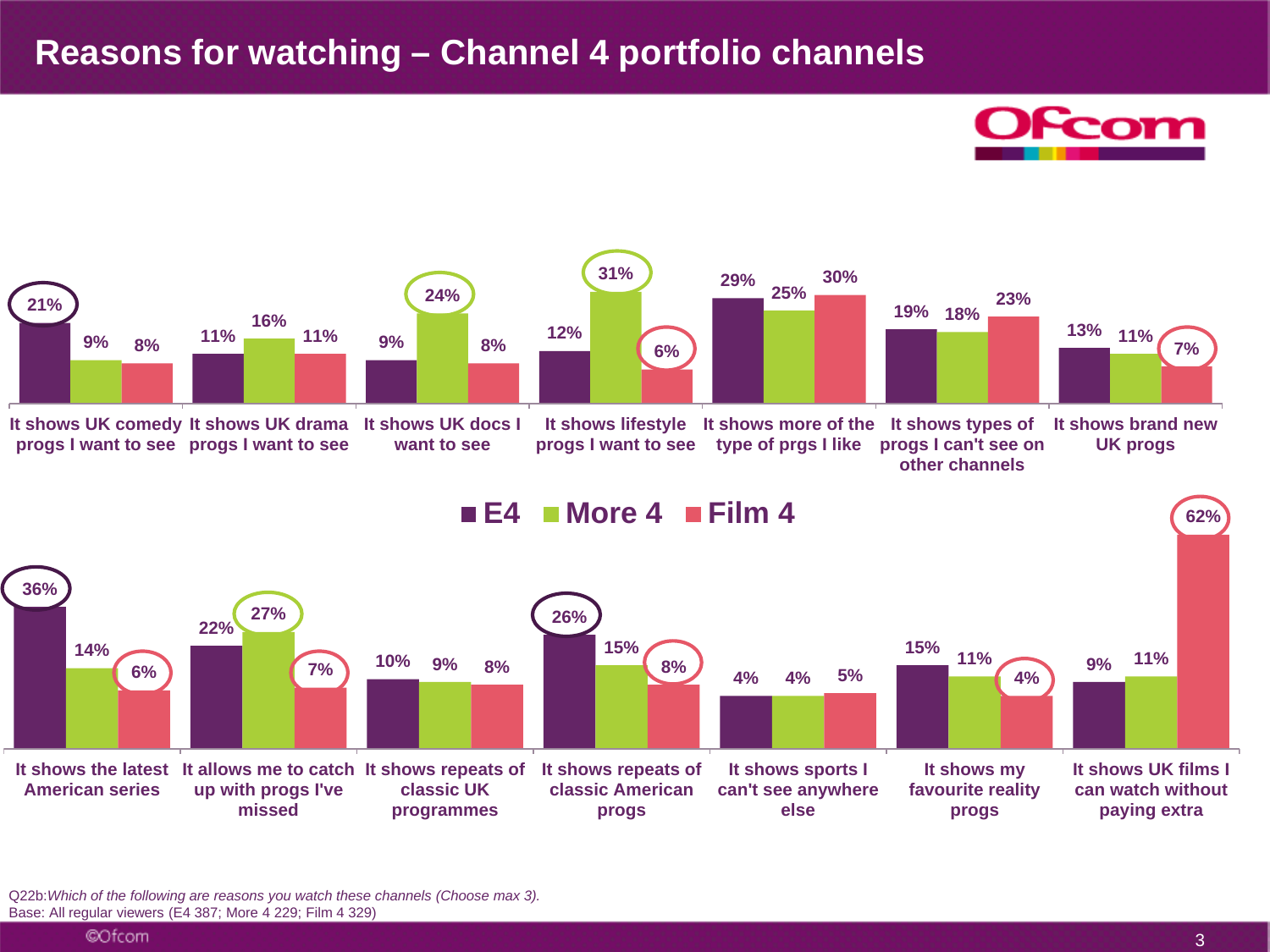#### **Reasons for watching – ITV portfolio channels**





**other channels**



Q22b:*Whiich of the following are reasons you watch these channels (Choose max 3).* Base: All regular viewers (ITV2 367; ITv3 250; ITV4 160)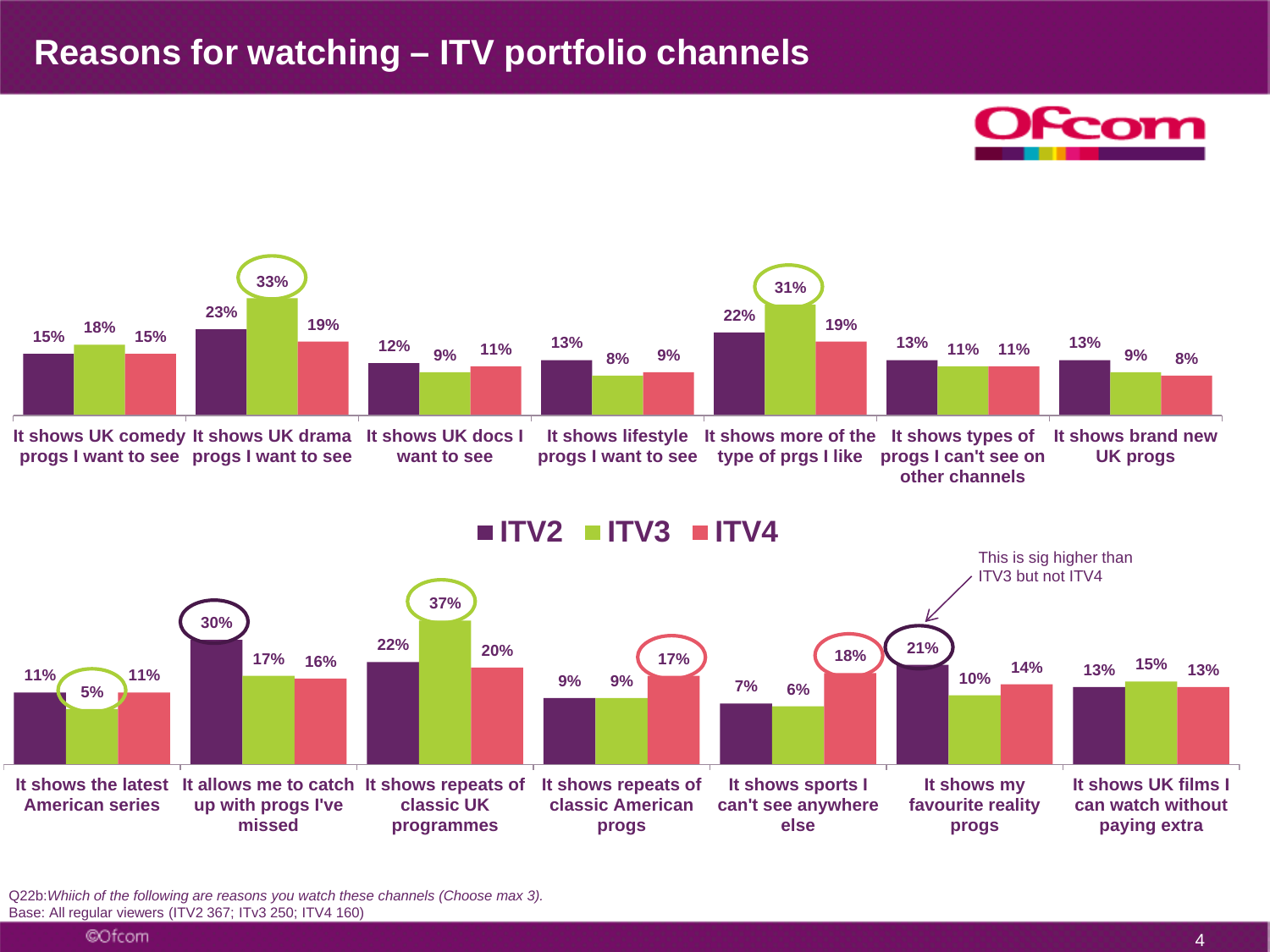Fcom

Extent to which regular viewers to each channel rate the channel against the statement where 10 is the highest" and is the lowest. Percentage rating it as  $7/8/9/10$  shown.



Base: Regular viewers to each channel (Channel 4 530; E4 387; More 4 229; Film 4 329))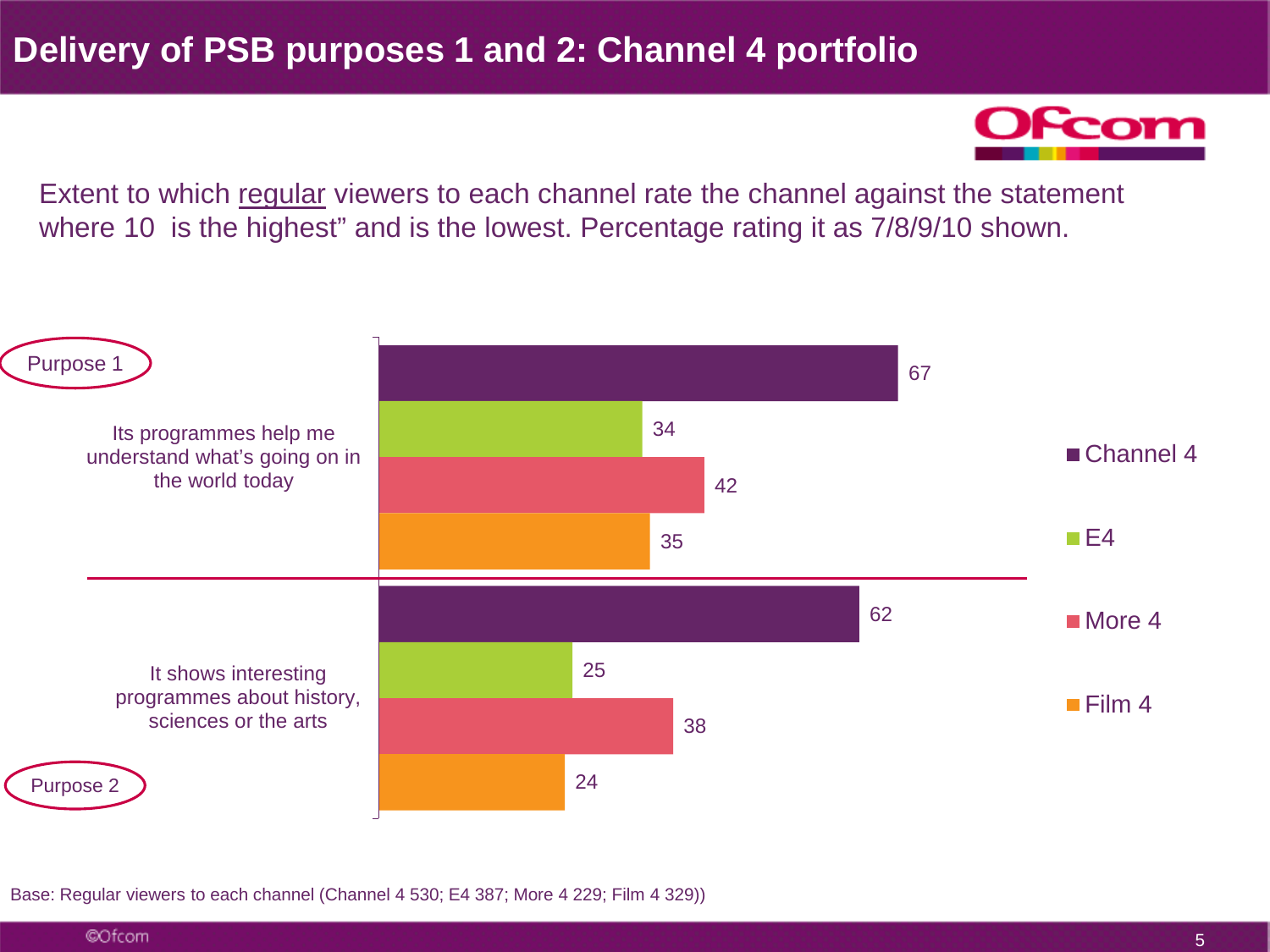Fcom

Extent to which regular viewers to each channel rate the channel against the statement where 10 is the highest" and is the lowest. Percentage rating it as 7/8/9/10 shown.



Base: Regular viewers to each channel (ITV 603; ITV2 367; ITV3 250; ITV4 160)

©Ofcom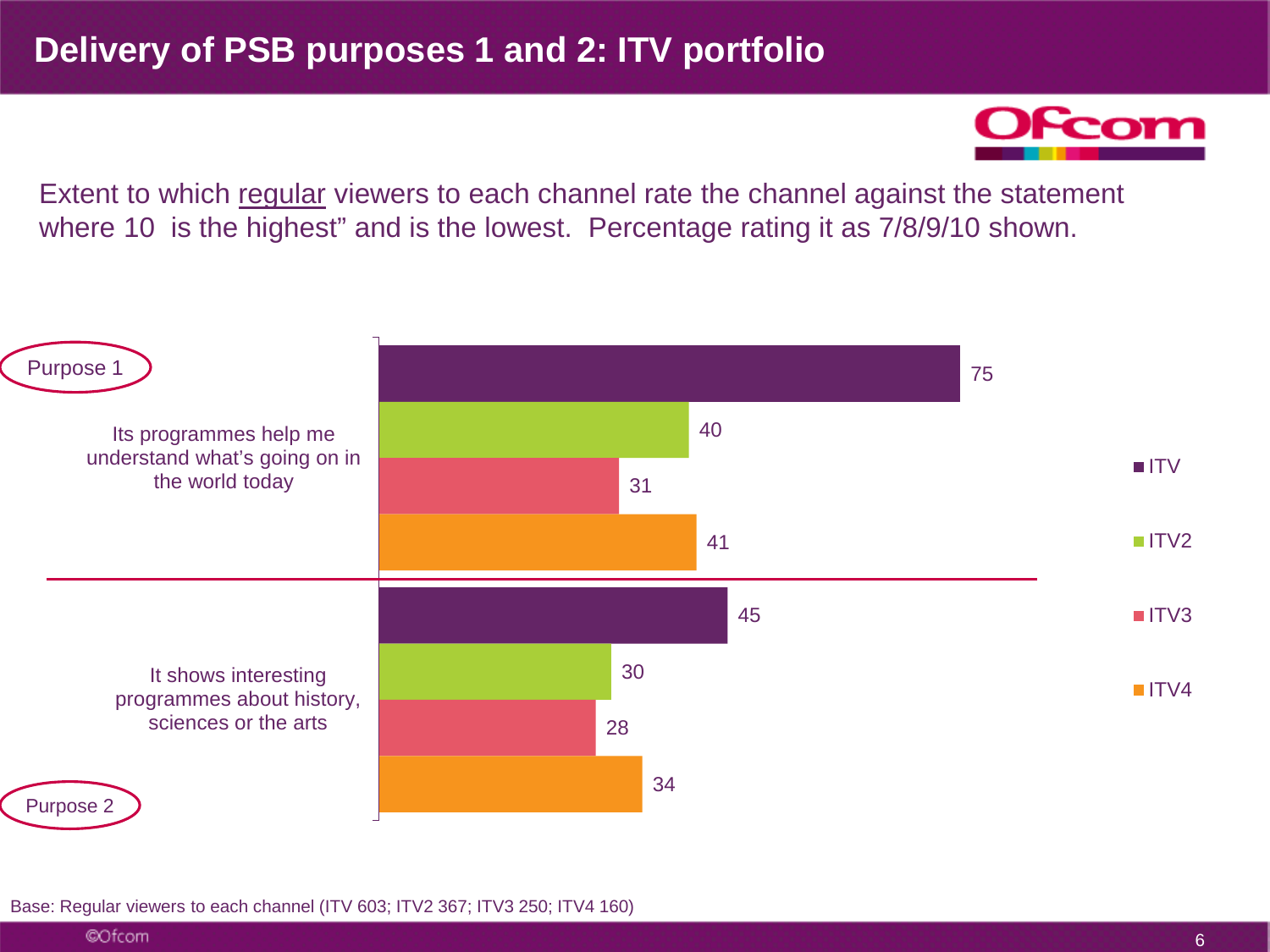From

Extent to which regular viewers to each channel rate the channel against the statement where 10 is the highest" and is the lowest. Percentage rating it as  $7/8/9/10$  shown.

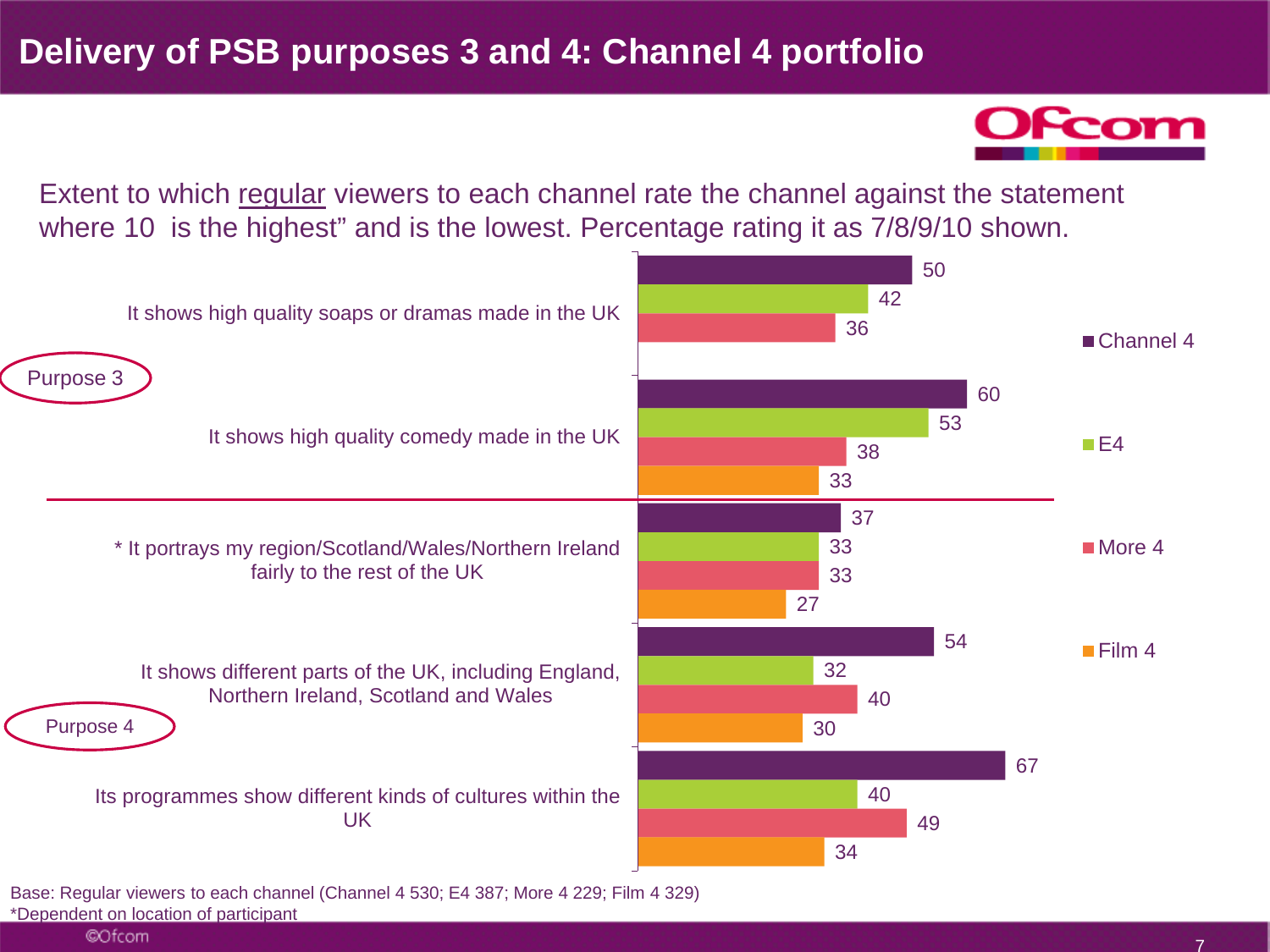Extent to which regular viewers to each channel rate the channel against the statement where 10 is the highest" and is the lowest. Percentage rating it as  $7/8/9/10$  shown.



\*Dependent on location of participant

©Ofcom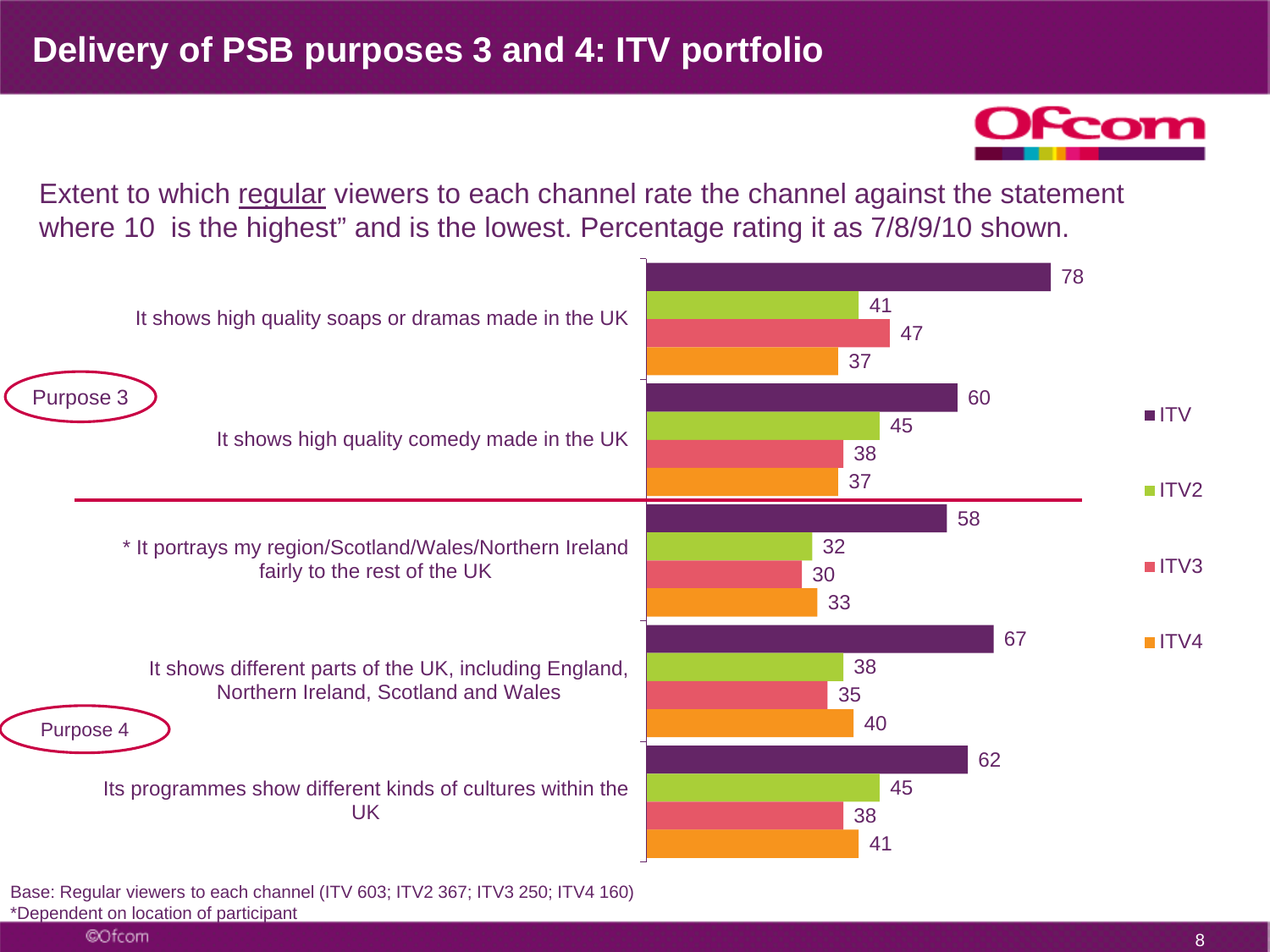Extent to which regular viewers to each channel rate the channel against the statement where 10 is the highest" and is the lowest. Percentage rating it as  $7/8/9/10$  shown.



Base: Regular viewers to each channel (Channel 4 530; E4 387; More 4 229; Film 4 329)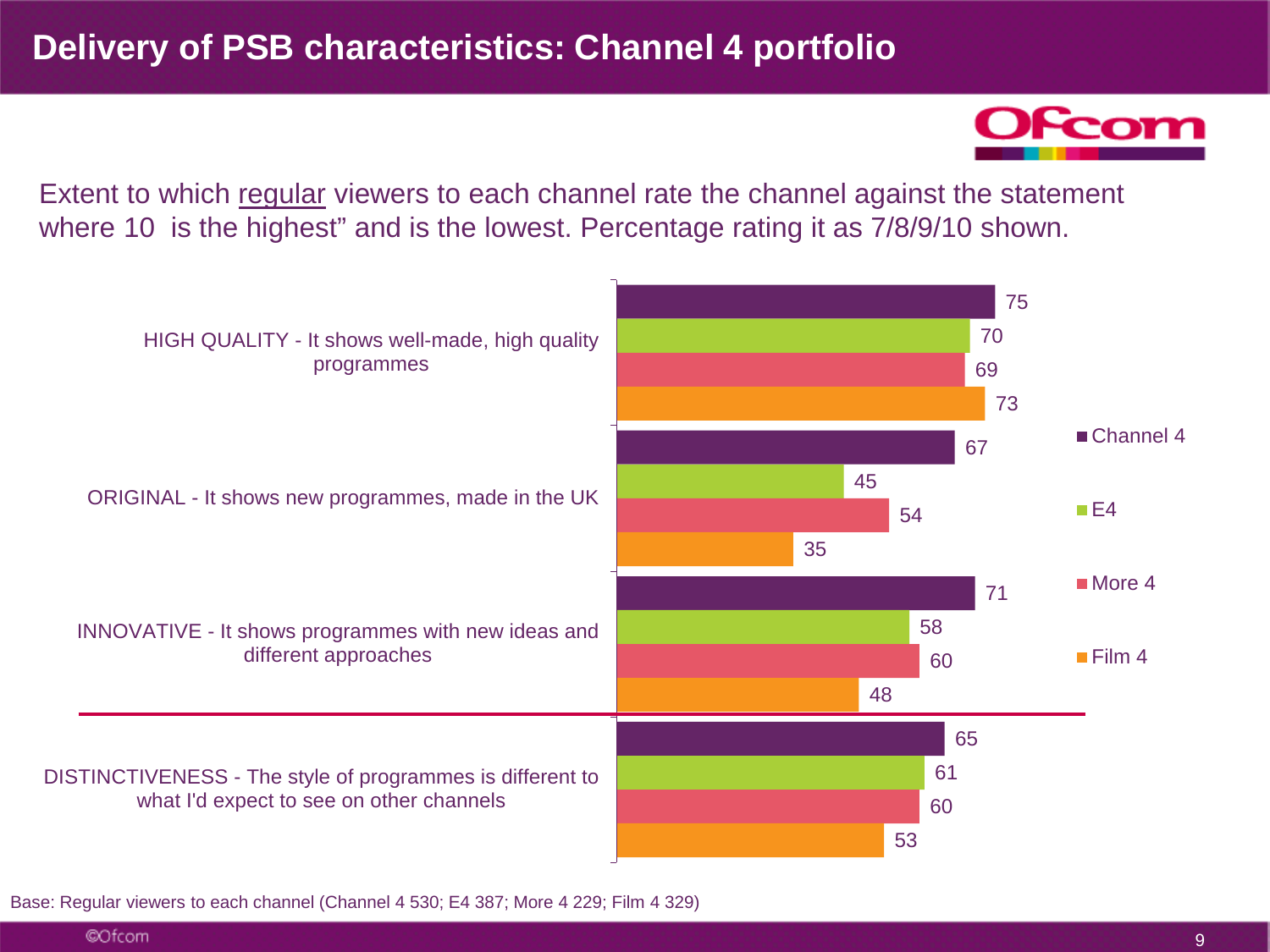Extent to which regular viewers to each channel rate the channel against the statement where 10 is the highest" and is the lowest. Percentage rating it as  $7/8/9/10$  shown.



Base: Regular viewers to each channel (ITV 603; ITV2 367; ITV3 250; ITV4 160)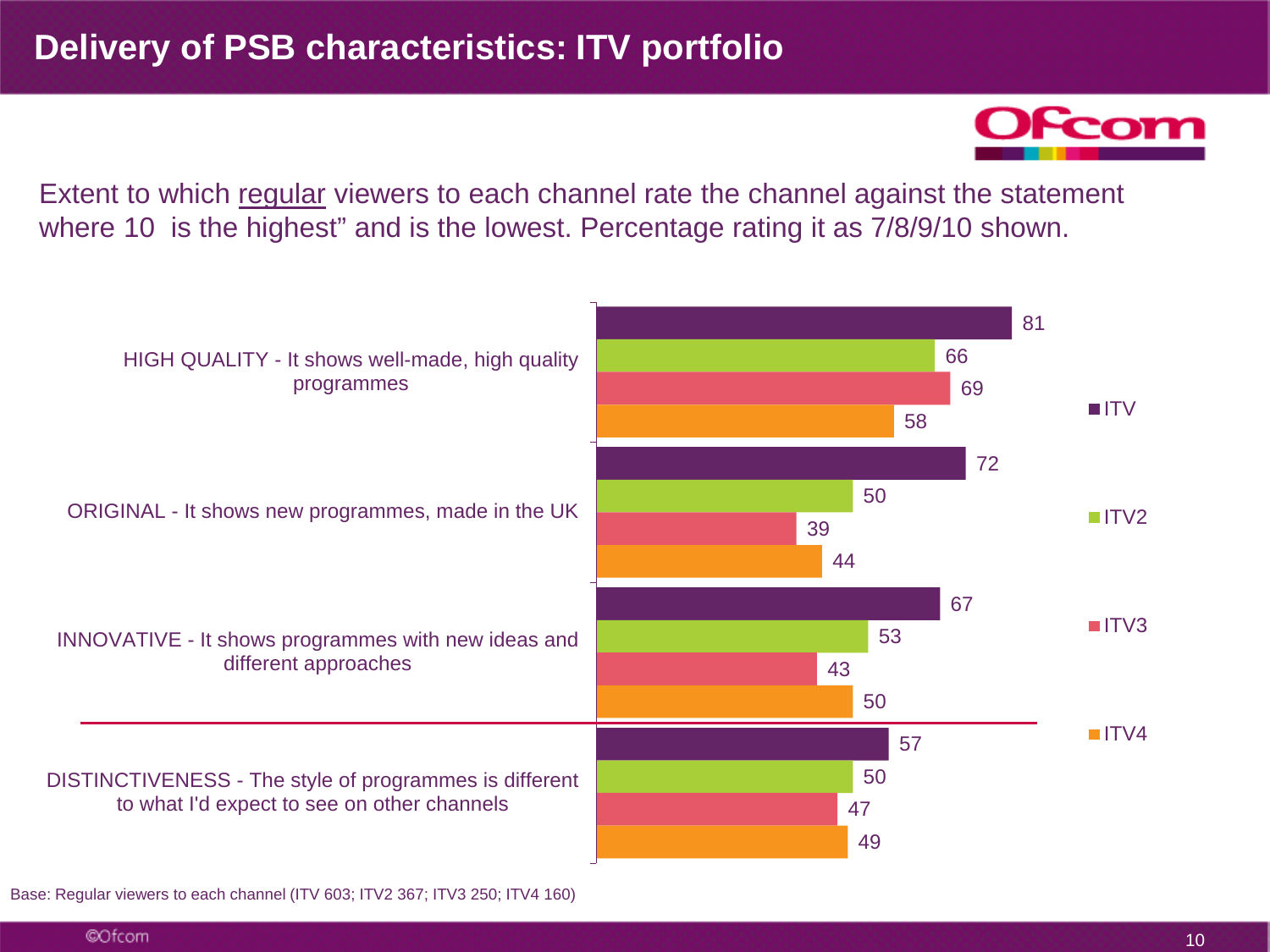## **Overview - portfolio channels**

### **Delivery of PSB Purposes and Characteristics**



| <b>Purposes</b>                                                                               | <b>ITV</b> | ITV <sub>2</sub> | ITV <sub>3</sub> | ITV4 | C <sub>4</sub> | E4 | More4 | Film4 |
|-----------------------------------------------------------------------------------------------|------------|------------------|------------------|------|----------------|----|-------|-------|
| Its programmes help me understand what's going on<br>in the world today                       | 75         | 40               | 31               | 41   | 67             | 34 | 42    | 35    |
| It shows interesting programmes about history,<br>sciences or the arts                        | 45         | 30               | 28               | 34   | 62             | 25 | 38    | 24    |
| It shows high quality soaps or dramas made in the UK                                          | 78         | 41               | 47               | 37   | 50             | 42 | 36    |       |
| It shows high quality comedy made in the UK                                                   | 60         | 45               | 38               | 37   | 60             | 53 | 38    | 33    |
| It portrays my region/ Scotland/Wales/Northern Ireland<br>fairly to the rest of the UK        | 58         | 32               | 30               | 33   | 37             | 33 | 33    | 27    |
| It shows different parts of the UK including England,<br>Northern Ireland, Scotland and Wales | 67         | 38               | 35               | 40   | 54             | 32 | 40    | 30    |
| Its programmes show different kinds of culture within<br>the UK                               | 62         | 45               | 38               | 41   | 67             | 40 | 49    | 34    |
| <b>Characteristics</b>                                                                        | <b>ITV</b> | ITV <sub>2</sub> | ITV3             | ITV4 | C <sub>4</sub> | E4 | More4 | Film4 |
| It shows well-made, high quality programmes                                                   | 81         | 66               | 69               | 58   | 75             | 70 | 69    | 73    |
| It shows new programmes, made in the UK                                                       | 72         | 50               | 39               | 44   | 67             | 45 | 54    | 35    |
| It shows programmes with new ideas and different<br><b>approaches</b>                         | 67         | 53               | 43               | 50   | 71             | 58 | 60    | 48    |
| The style of programmes is different to what you<br>expect to see on other channels           | 57         | 50               | 47               | 49   | 65             | 61 | 60    | 53    |

Summary % of respondents rating delivery 10/9/8/7

Rating on statement….

Base for Delivery: All respondents who watch any Portfolio channels regularly or occasionally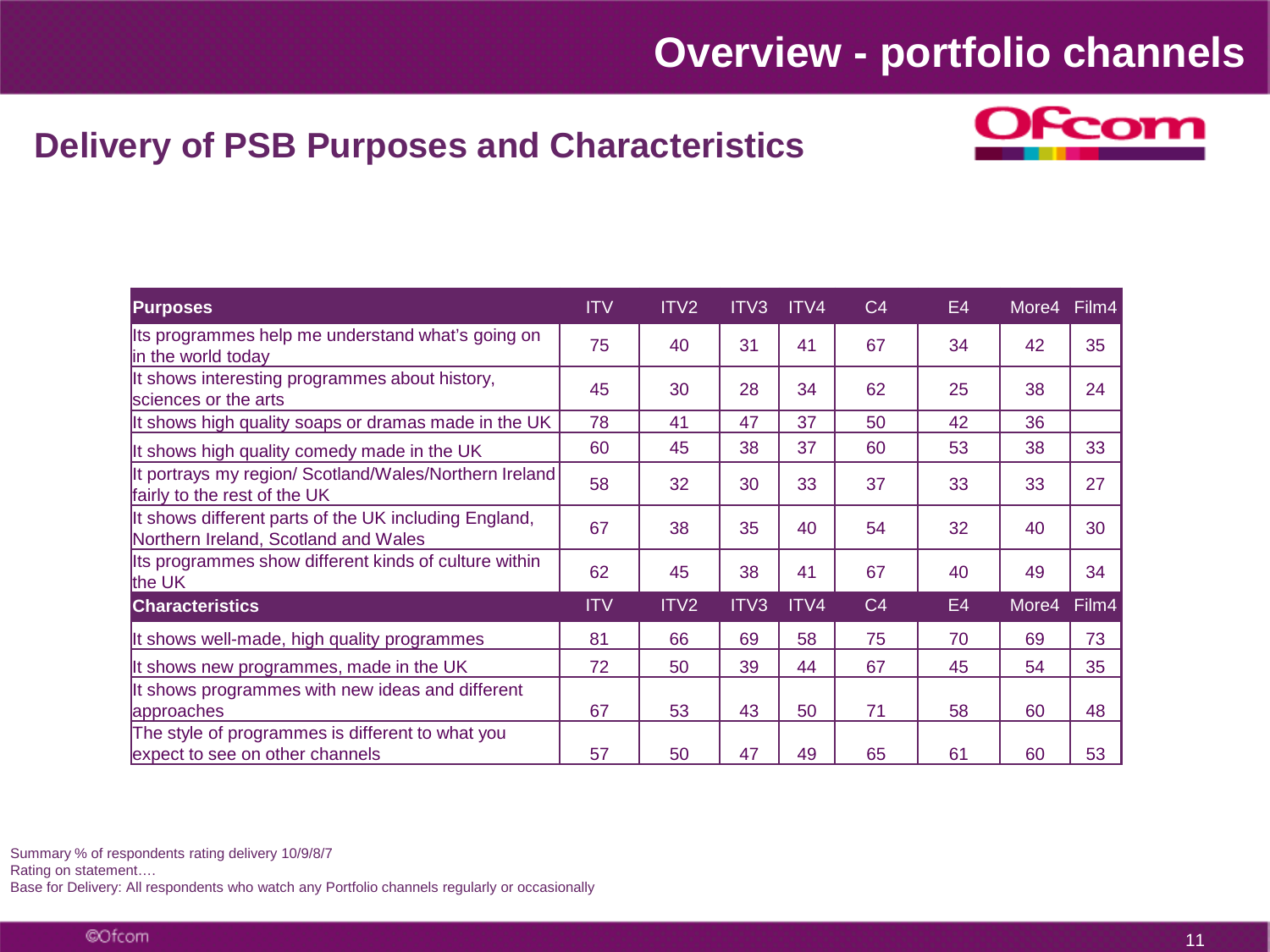## **Overview- Portfolio channels**



### **Delivery of PSB Purposes and Characteristics - ITV portfolio**

| <b>Purposes</b>                                                                                      | <b>ITV</b> | ITV <sub>2</sub> | ITV <sub>3</sub> | ITV4 |
|------------------------------------------------------------------------------------------------------|------------|------------------|------------------|------|
| Its programmes help me understand what's going on in the world today                                 | 75         | 40               | 31               | 41   |
| It shows interesting programmes about history, sciences or the arts                                  | 45         | 30               | 28               | 34   |
| It shows high quality soaps or dramas made in the UK                                                 | 78         | 41               | 47               | 37   |
| It shows high quality comedy made in the UK                                                          | 60         | 45               | 38               | 37   |
| It portrays my region/ Scotland/Wales/Northern Ireland fairly to the rest of<br>the UK               | 58         | 32               | 30               | 33   |
| It shows different parts of the UK including England, Northern Ireland,<br><b>Scotland and Wales</b> | 67         | 38               | 35               | 40   |
| Its programmes show different kinds of culture within the UK                                         | 62         | 45               | 38               | 41   |
| <b>Characteristics</b>                                                                               | <b>ITV</b> | ITV <sub>2</sub> | ITV <sub>3</sub> | ITV4 |
| It shows well-made, high quality programmes                                                          | 81         | 66               | 69               | 58   |
| It shows new programmes, made in the UK                                                              | 72         | 50               | 39               | 44   |
| It shows programmes with new ideas and different approaches                                          | 67         | 53               | 43               | 50   |
| The style of programmes is different to what you expect to see on other<br>channels                  | 57         | 50               | 47               | 49   |

Summary % of respondents rating delivery 10/9/8/7 Q15: Rating on statement….

Base for Delivery: All respondents who watch this portfolio channels regularly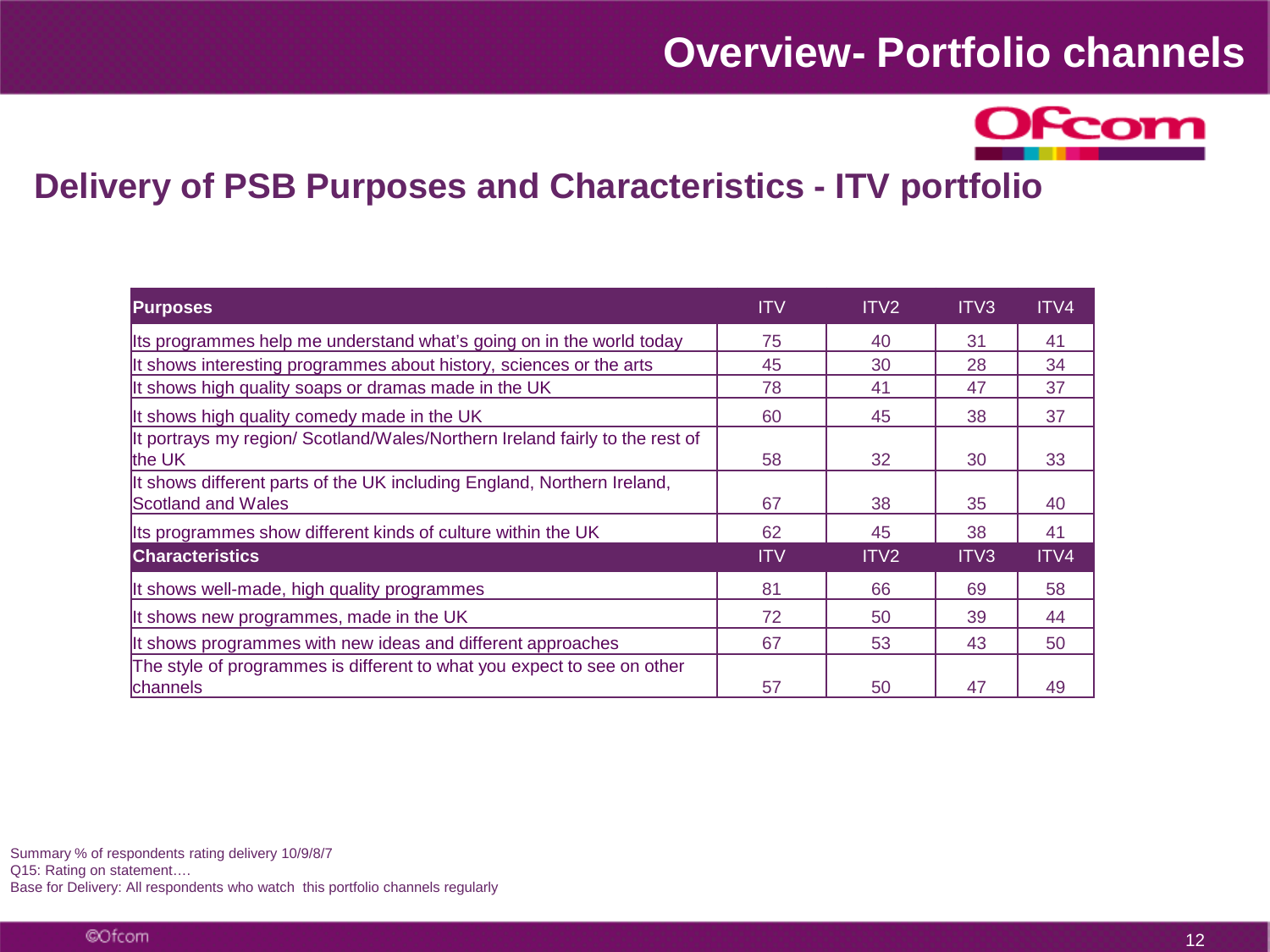## **Overview- Portfolio channels**



## **Importance and delivery of PSB Purposes and Characteristics - Channel Four portfolio**

| <b>Purposes</b>                                                           |                 | C <sub>4</sub> | E <sub>4</sub> | More 4 | Film 4    |
|---------------------------------------------------------------------------|-----------------|----------------|----------------|--------|-----------|
|                                                                           | Importance      | <b>Na</b>      | 33             | 39     | 31        |
| Its programmes help me understand what's going on in the world today      | <b>Delivery</b> | 67             | 34             | 42     | 35        |
|                                                                           | Importance      | <b>Na</b>      | 27             | 44     | 30        |
| It shows interesting programmes about history, sciences or the arts       | <b>Delivery</b> | 62             | 25             | 38     | 24        |
|                                                                           | Importance      | Na             | 39             | 38     | <b>Na</b> |
| It shows high quality soaps or dramas made in the UK                      | <b>Delivery</b> | 50             | 42             | 36     | <b>Na</b> |
|                                                                           | Importance      | Nа             | 55             | 42     | 35        |
| It shows high quality comedy made in the UK                               | <b>Delivery</b> | 60             | 53             | 38     | 33        |
| It portrays my region/ Scotland/Wales/Northern Ireland fairly to the rest | Importance      | <b>Na</b>      | 39             | 43     | 35        |
| of the UK                                                                 | <b>Delivery</b> | 37             | 33             | 33     | 27        |
| It shows different parts of the UK including England, Northern Ireland,   | Importance      | <b>Na</b>      | 38             | 45     | 34        |
| <b>Scotland and Wales</b>                                                 | <b>Delivery</b> | 54             | 32             | 40     | 30        |
|                                                                           | Importance      | <b>Na</b>      | 43             | 51     | 37        |
| Its programmes show different kinds of culture within the UK              | <b>Delivery</b> | 67             | 40             | 49     | 34        |
| <b>Characteristics</b>                                                    |                 | C <sub>4</sub> | E4             | More 4 | Film 4    |
|                                                                           | Importance      | <b>Na</b>      | 71             | 73     | 76        |
| It shows well-made, high quality programmes                               | <b>Delivery</b> | 75             | 70             | 69     | 73        |
|                                                                           | Importance      | <b>Na</b>      | 52             | 53     | 45        |
| It shows new programmes, made in the UK                                   | <b>Delivery</b> | 67             | 45             | 54     | 35        |
|                                                                           | Importance      | <b>Na</b>      | 62             | 64     | 49        |
| It shows programmes with new ideas and different approaches               | <b>Delivery</b> | 71             | 58             | 60     | 48        |
| The style of programmes is different to what you expect to see on other   | Importance      | <b>Na</b>      | 59             | 59     | 55        |
| channels                                                                  | <b>Delivery</b> | 65             | 61             | 60     | 53        |

*Summary % of respondents rating delivery 10/9/8/7*

*Q15: Rating on statement….*

*Base for Delivery: All respondents who watch this portfolio channels regularly*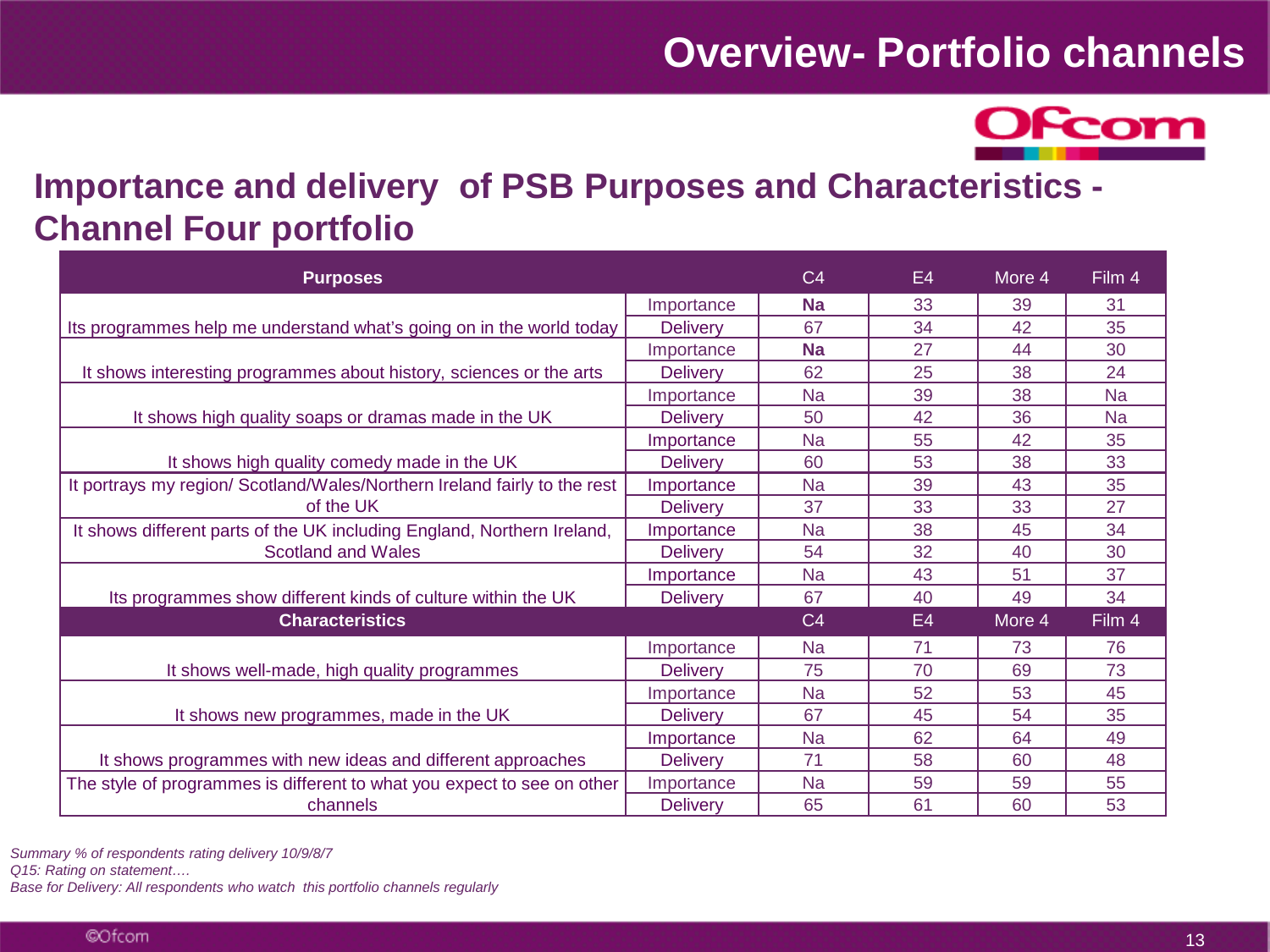### **Summary of the importance and delivery of PSB purposes: E4**





Summary % of respondents rating 10/9/8/7

Base: Regular viewers to each channel (E4 387, More4 229, Film4 329)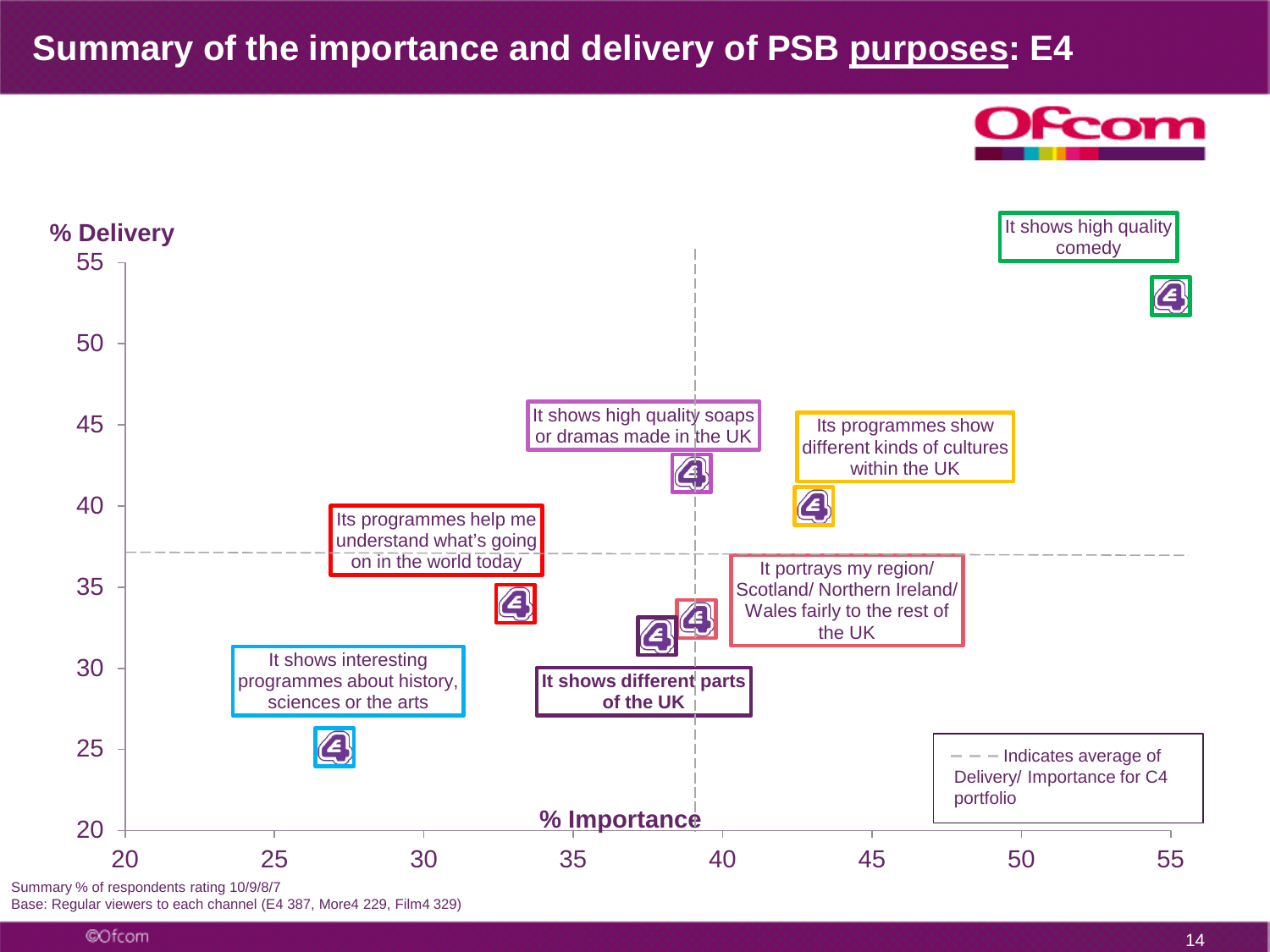### **Summary of the importance and delivery of PSB purposes: More 4**





Summary % of respondents rating 10/9/8/7 Base: Regular viewers to each channel (E4 387, More4 229, Film4 329)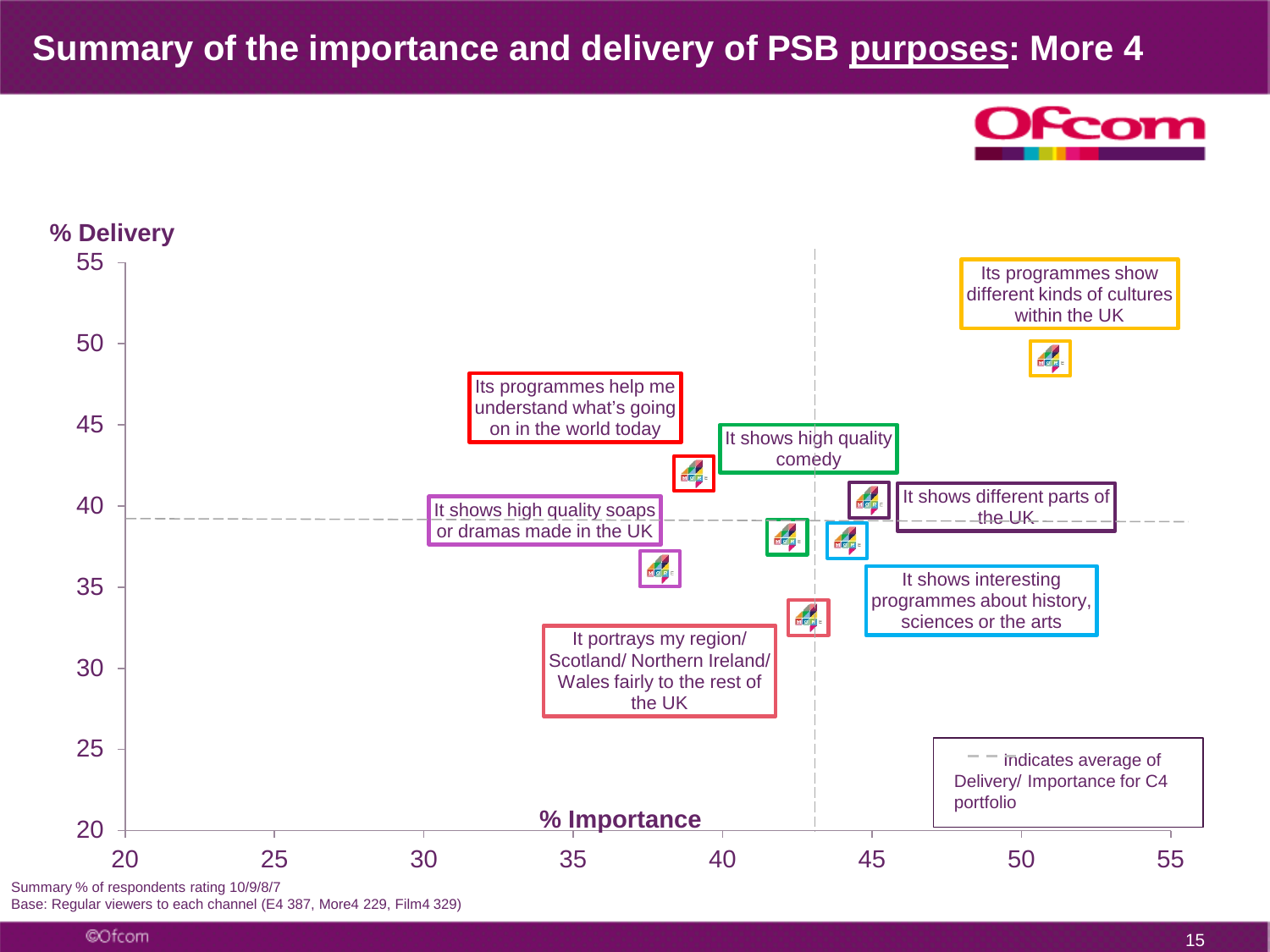### **Summary of the importance and delivery of PSB purposes: Film 4**





Summary % of respondents rating 10/9/8/7

Base: Regular viewers to each channel (E4 387, More4 229, Film4 329)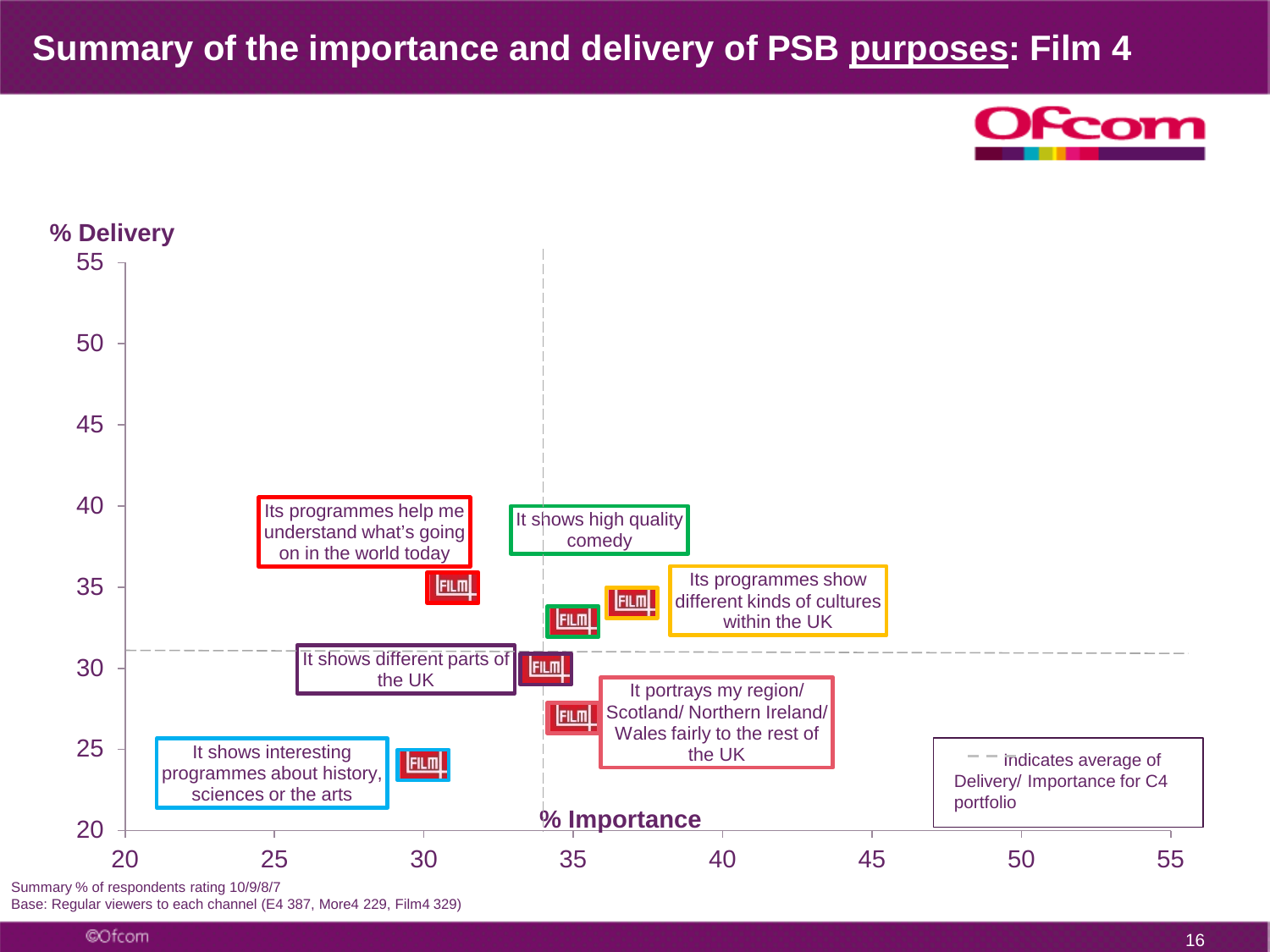### **Summary of the importance and delivery of PSB characteristics: E4**





Summary % of respondents rating 10/9/8/7 Base: Regular viewers to each channel (E4 387, More4 229, Film4 329)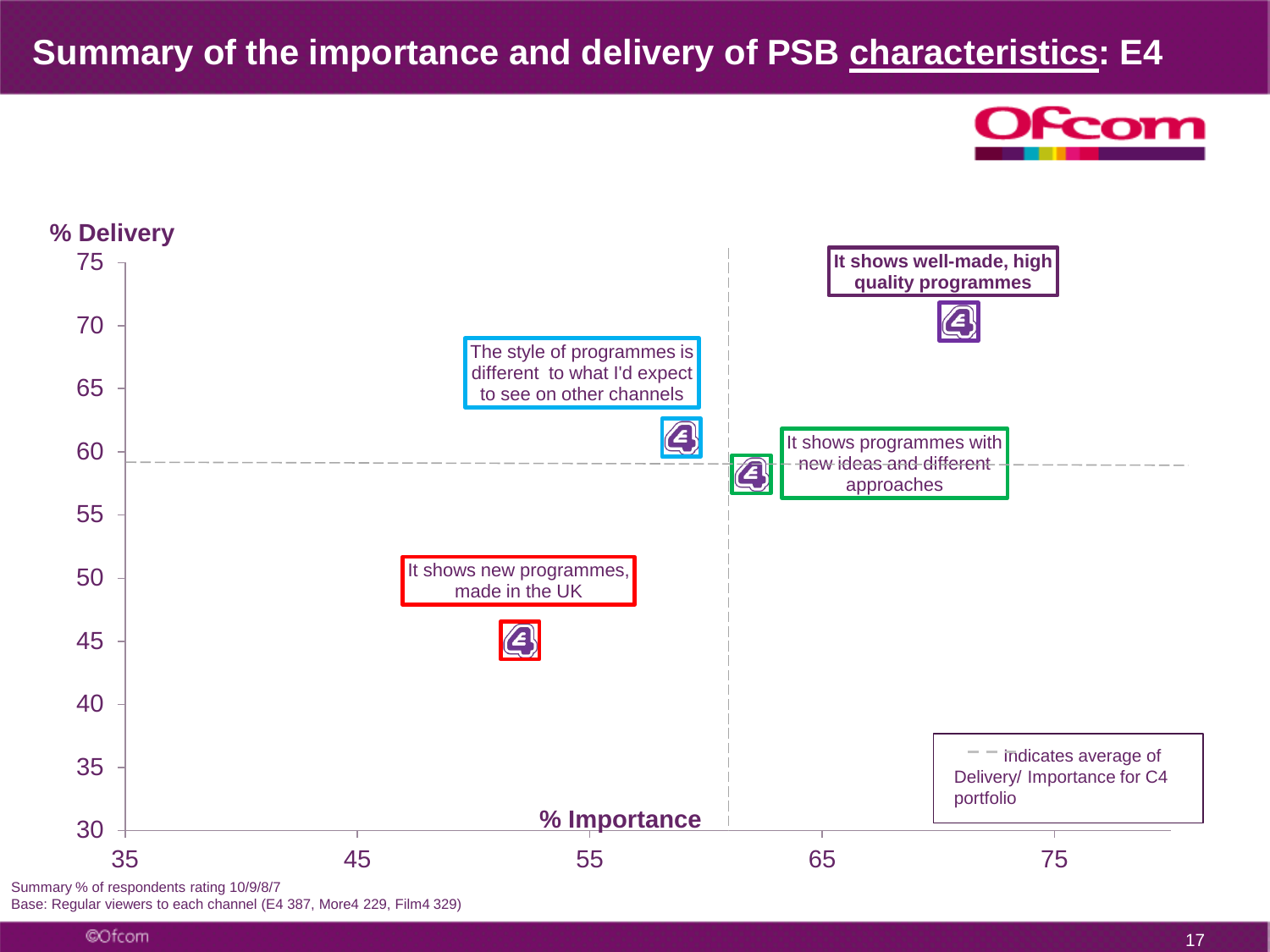### **Summary of the importance and delivery of PSB characteristics: More 4**





Summary % of respondents rating 10/9/8/7 Base: Regular viewers to each channel (E4 387, More4 229, Film4 329)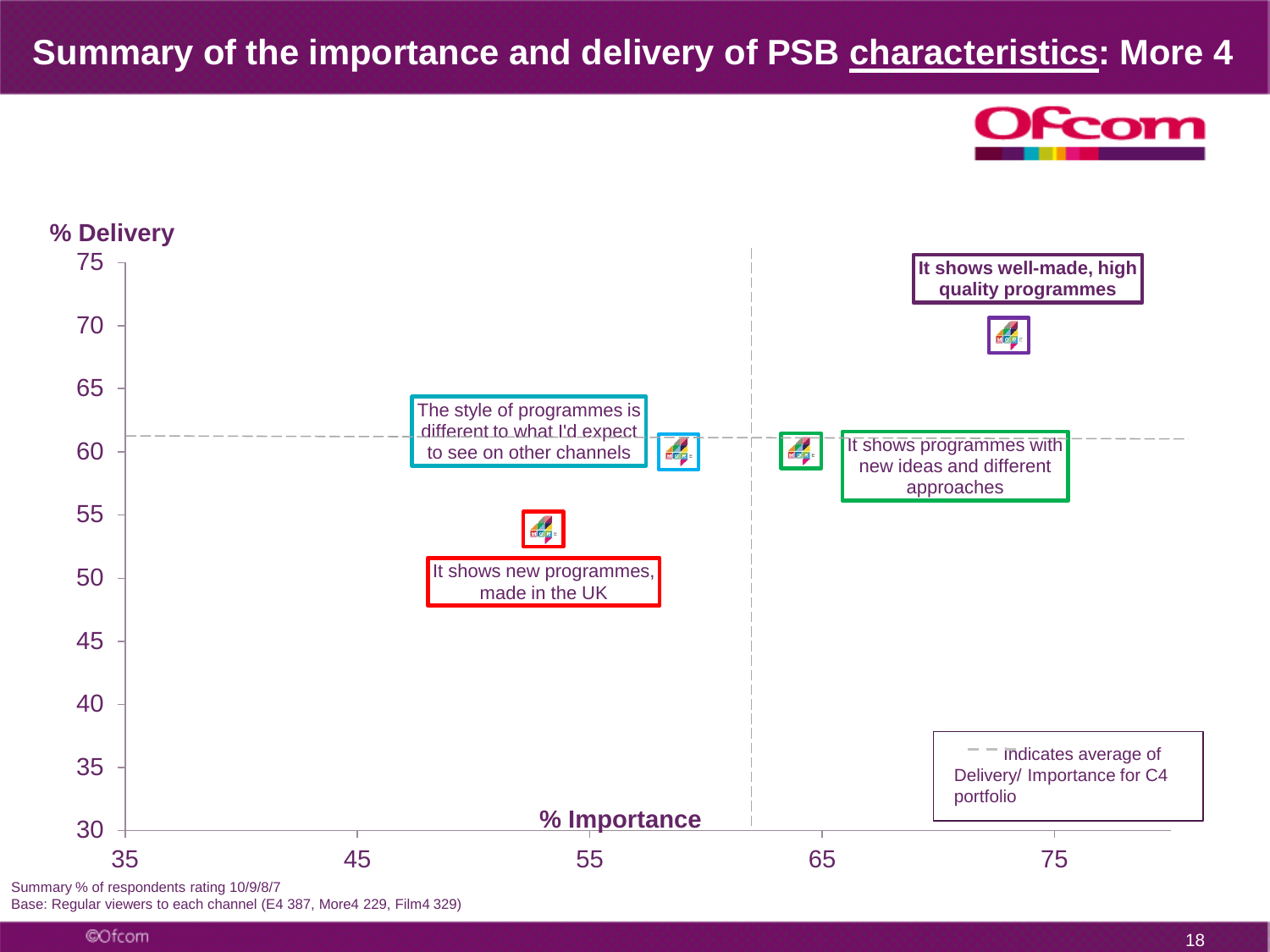### **Summary of the importance and delivery of PSB characteristics: Film 4**





Summary % of respondents rating 10/9/8/7

Base: Regular viewers to each channel (E4 387, More4 229, Film4 329)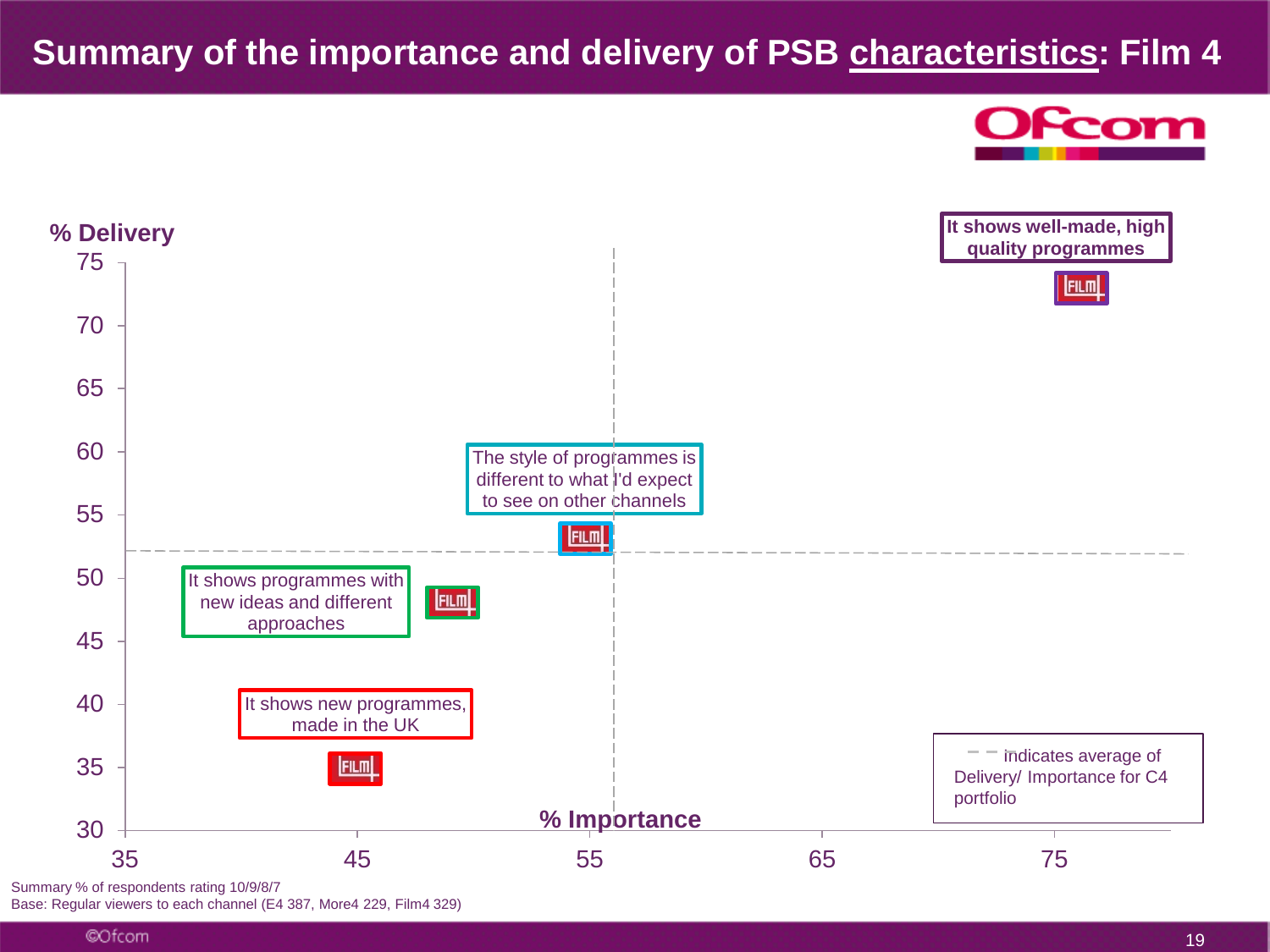

#### **Used website in the last month**

All with internet access



#### **bbc.co.uk channel4.com**

#### **Satisfaction with the website**

All that have used the website in last month % Rating 10/9/8/7